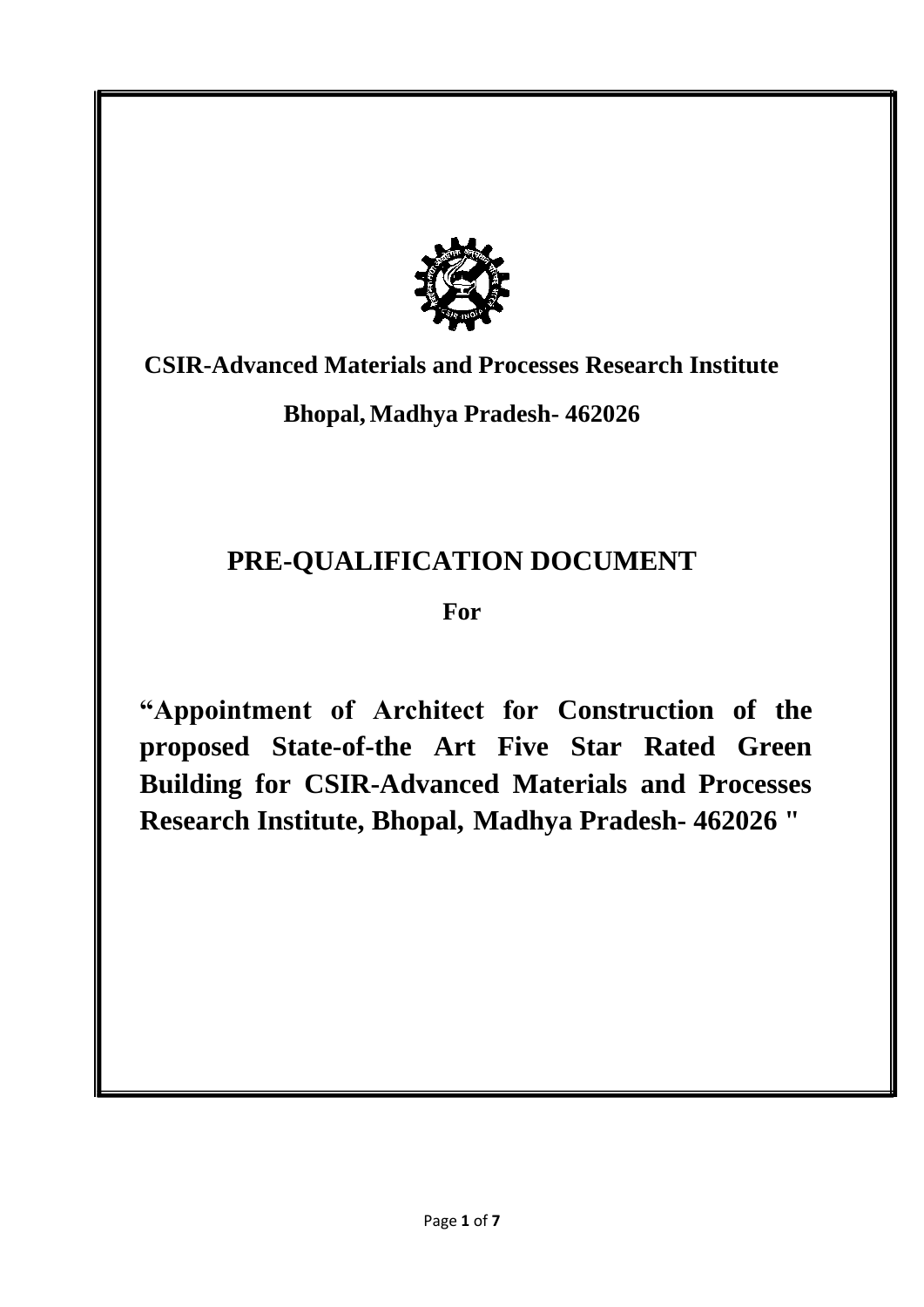## **CSIR-Advanced Materials and Processes Research Institute(AMPRI), Bhopal, Madhya Pradesh- 462026**

**Name of Consultancy Service: "Appointment of Architect for Construction of the proposed State-of-the Art Five Star Rated Green Building for CSIR-Advanced Materials and Processes Research Institute, Bhopal, Madhya Pradesh- 462026"** 

| S.No.          | <b>Description</b>                                          | <b>Total No.</b><br>of Pages | Page<br>Nos.   |
|----------------|-------------------------------------------------------------|------------------------------|----------------|
| $\mathbf{1}$   | <b>Cover Page of Tender Document</b>                        | 01                           | 1              |
| 2              | Content                                                     | 01                           | $\overline{2}$ |
| $\overline{3}$ | Notice for Pre-Qualification of Architect<br>(Press Notice) | 01                           | 3              |
| 4              | Notice for prequalification of Architects                   | 02                           | $4 - 5$        |
| 5              | Letter of transmittal                                       | 01                           | 6              |
| 6              | Undertaking (Annexure-A)                                    | 01                           | 7              |
|                | <b>Total</b>                                                | 07                           |                |

### **CONTENT**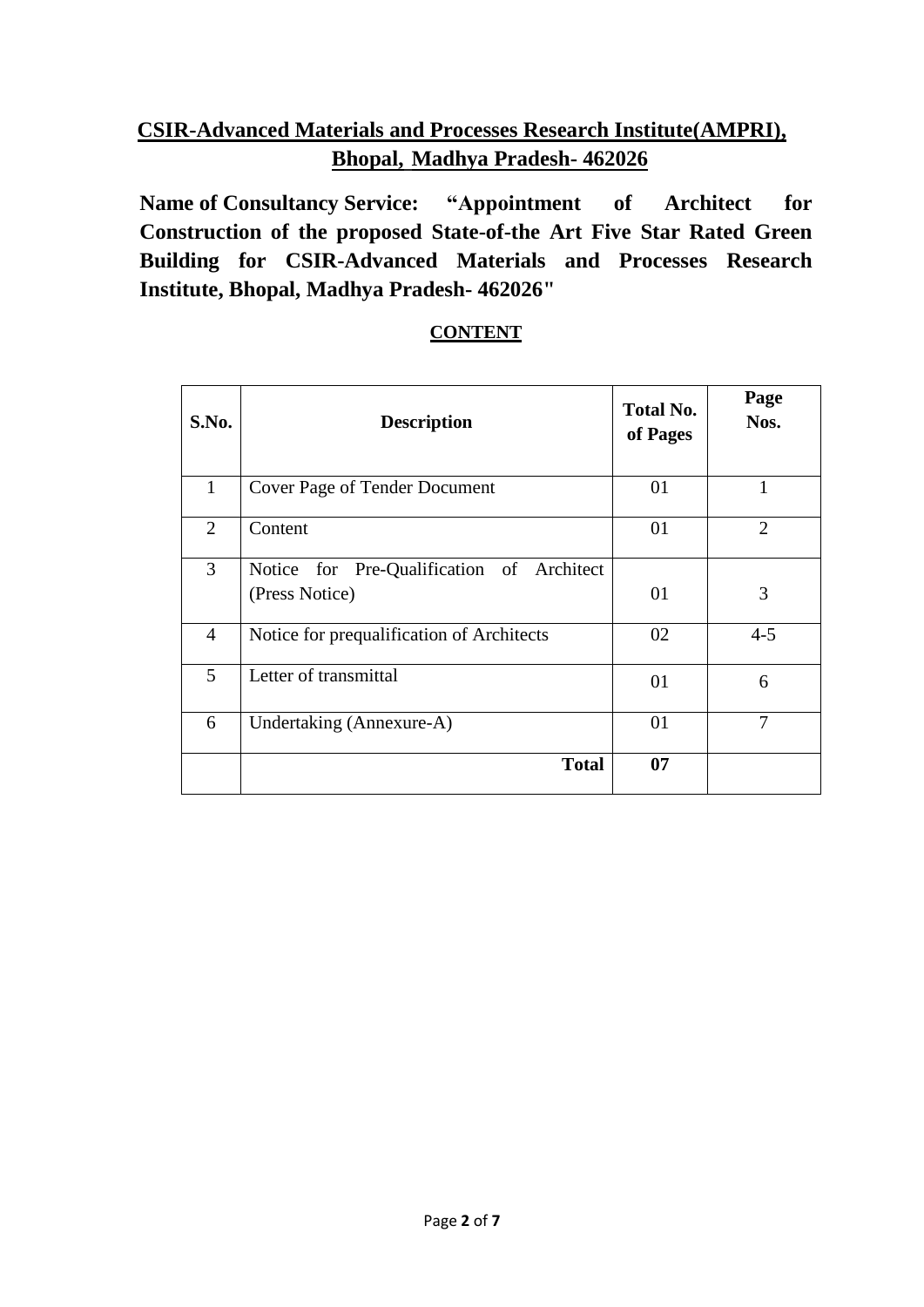

**CSIR-Advanced Materials and Processes Research Institute (AMPRI), Bhopal, Madhya Pradesh 462026**

### **Notice for Pre-Qualification of Architect**

### **NIT No: AMPRI/NBC/434/2019**

CSIR-AMPRI, Bhopal wishes to appoint an Architect for providing the consultancy services for the work entitled **"Appointment of Architect for Construction of the proposed Stateof-the Art Five Star Rated Green Building for CSIR-Advanced Materials and Processes Research Institute, Bhopal, Madhya Pradesh 462026 ".** The interested Architect may submit applications on online mode only through website http/[:www.etenders.gov.in](http://www.etenders.gov.in/) in the Detailed NIT of Pre-Qualification document addressed to Director, **CSIR-Advanced Materials and Processes Research Institute(AMPRI), Hoshangabad Road, Bhopal, Madhya Pradesh - 462026** CPPP Portal http/[:www.etenders.gov.in](http://www.etenders.gov.in/) upto 14<sup>th</sup> June'2019 till 3.00 PM. The Pre-Qualification Document will be opened on  $17<sup>th</sup>$  June'2019 day at 3.00 PM in presence of applicants or their representatives. The price bids will be invited later only from the shortlisted firms.

The Detailed NIT and Pre-Qualification Document can be obtained from Institute's website i.e. <https://ampri.res.in/> and http/[:www.etenders.gov.in](http://www.etenders.gov.in/) from 24<sup>th</sup>May'2019.manual Application/bid shall not be accepted.

**Head, Engineering Services**

**CSIR - AMPRI, Bhopal**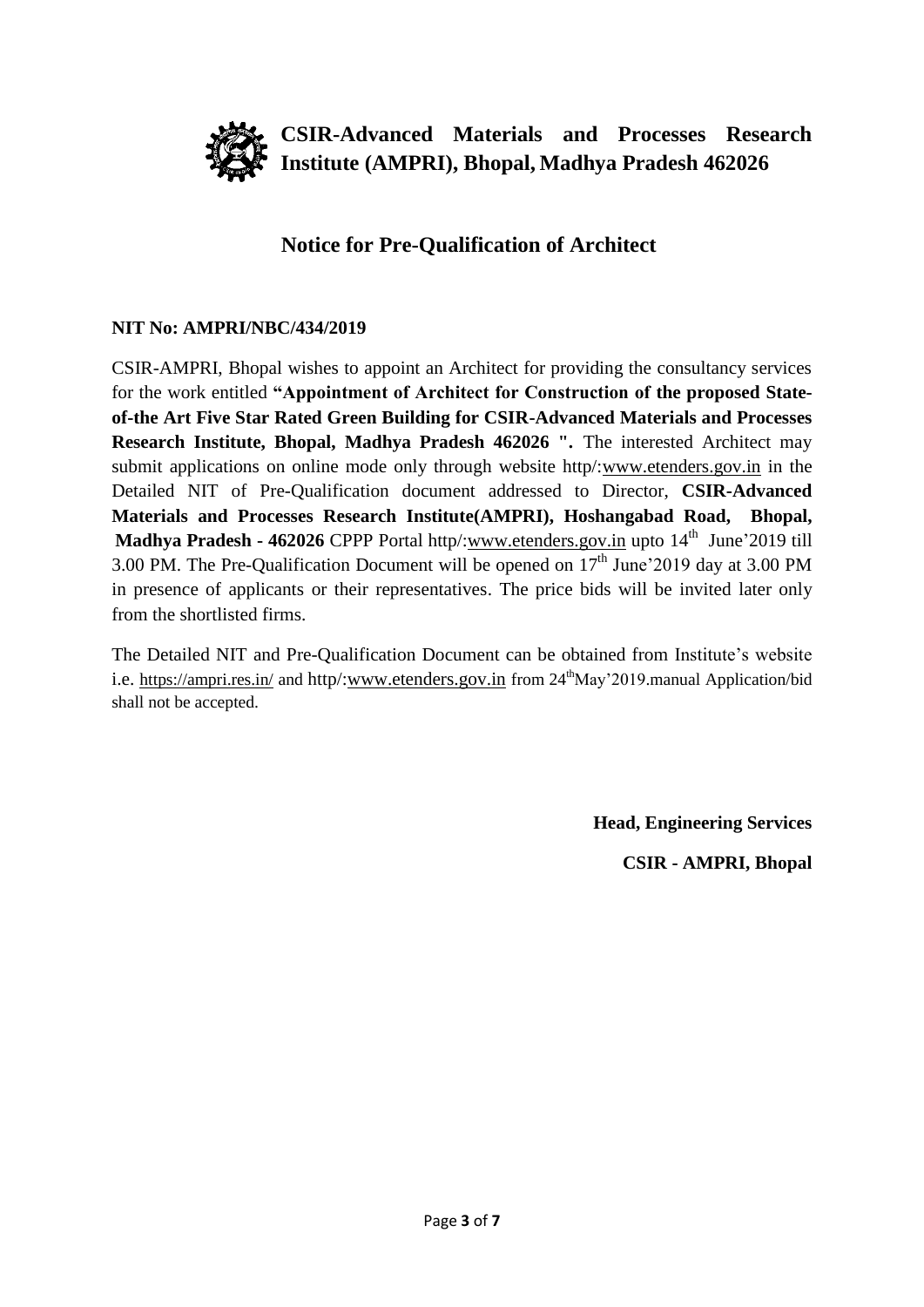## **CSIR-Advanced Materials and Processes Research Institute,**

**(Council of Scientific & Industrial Research)**

**Hoshangabad Road, Bhopal, Madhya Pradesh 462026**

### **NOTICE FOR PREQUALIFICATION OF ARCHITECT**

CSIR-Advanced Materials and Processes Research Institute(AMPRI), Bhopal, Madhya Pradesh wishes to appoint an Architect for providing the consultancy services for the work entitled **"Appointment of Architect for Construction of the proposed State-of-the Art Five Star Rated Green Building for CSIR-Advanced Materials and Processes Research Institute, Bhopal, Madhya Pradesh 462026 ".**The approximate cost of the proposed construction work is Rs 75 Crore and time for completion of project will be 30 months.

The Scope of the Architectural service include (though not limited to) architectural Concept Design, Preliminary Design & Drawings, Statutory Approval, Working & detailed drawings, Construction & Tender Documents etc. Consultancy services will also consist of making Architectural & structural designs, formulating schemes/designs for internal and external services including Civil works, Interior Design, Mechanical works, Art works, Landscaping, Horticulture and Electrical works etc. including preparation of a revised Master Plan incorporating the proposed buildings, roads, parking etc, including all internal and external services as per guidelines of Urban local bodies/authorities based on the requirements of CSIR-AMPRI. The Master Plan and design of buildings shall be for the maximum permissible FAR for the existing campus.

In addition to above, the scope of work includes obtaining all required approvals and clearances for commencing the construction works including NOC for the schemes and designs of fire-fighting, Water Supply, Drainage and all other services and environmental clearances, and ground water etc. as required. Consultant shall also obtain completion certificate from local bodies including NOC (No Objection Certificate) from statutory bodies for the building/ campus after completion of works.

It is proposed to shortlist the Architectural firms in the first instance. Interested Architect who have fully completed minimum one project of similar nature of at least 60 Crores or two similar projects, each of cost not less than 45 Crores or three similar projects, each of cost not less than 30 Crores during last 10 years (ending previous day of last date of submission of tender) for Govt/Semi –Govt./Public Undertakings/Reputed Private Organisations or CSIR and its Laboratories need only apply for the Pre-Qualification along with the following information and supporting documents:

- 1. Name & Style of the firm with its constitution/proprietorship/partnership details etc. and Date of establishment/registration of the firm, Certificate of Registration for GST*.*
- 2. Organizational structure, technical and other staff with their qualifications and experience.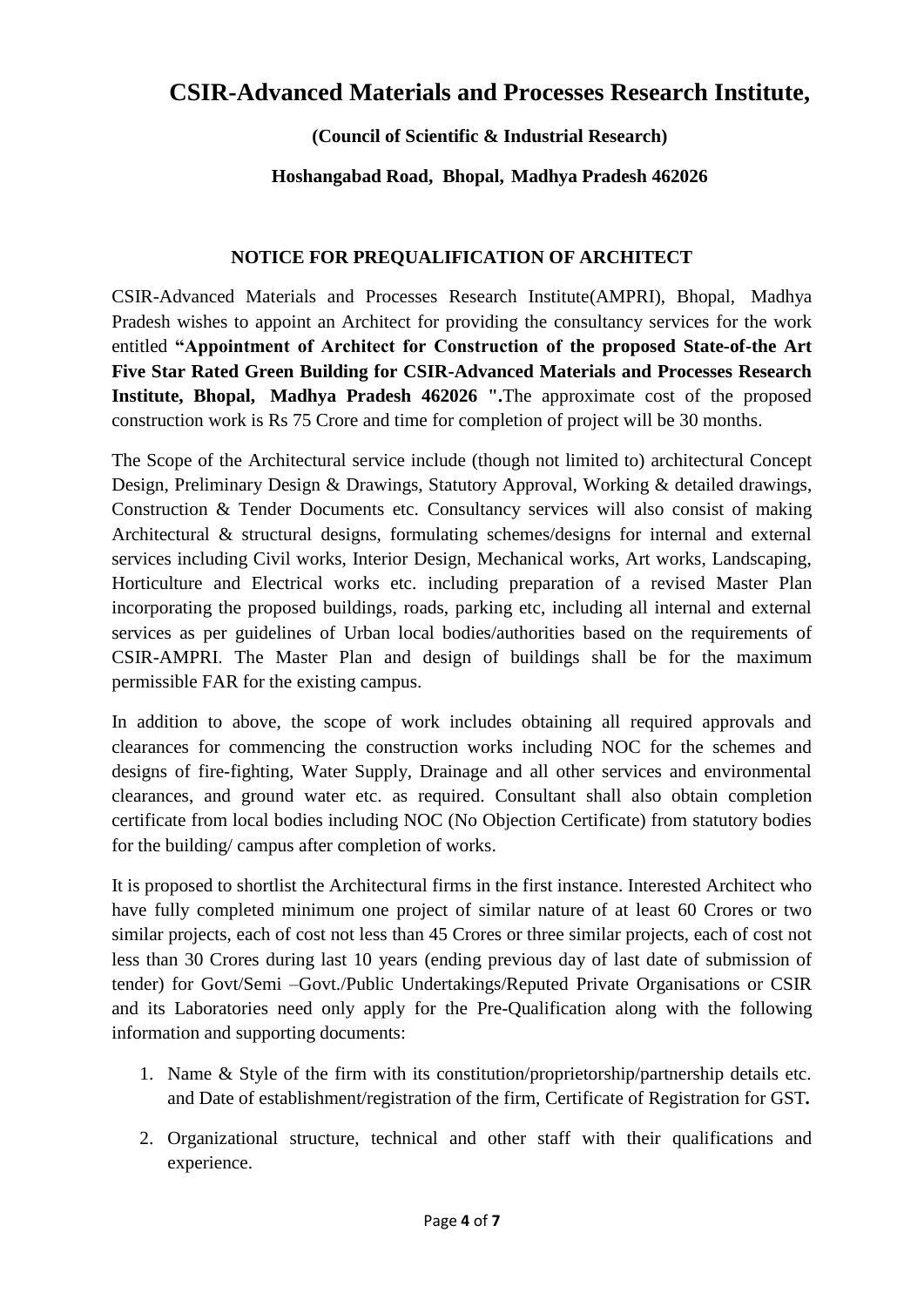- 3. List of similar works successfully completed in the last 10 years with testimonials and completion certificates from department concerned. An **undertaking** in the specified format (as per enclosed Annexure-A) needs to be furnished separately for each similar work.
- 4. Details of projects in hand with their values and their likely dates of completion.
- 5. Letter of transmittal duly signed by the applicant
- 6. An affidavit declaring that the bidder has not been debarred/restrained/ black listed by any Central Govt. / State Govt. agency/Autonomous body of the Central or State Govt./PSU etc.
- **Note:** 1. A **similar project** here means "Comprehensive Consultancy Services for planning and designing of Research and Development (R&D) Laboratories/ Institutions, Integrated Campuses for Universities, Higher Education Institutions, Centre of excellence, hospitals and other such Institutional campuses."

2. Consortium and joint ventures of bidders are not allowed to participate in the bidding of this consultancy work.

3. The bid must contain the name and place of business of the Bidder. If the Bidder is a partnership firm or a company, an authorized person must sign the bid with seal of the organization. Significant evidence of authority of the person signing on behalf of the Bidder shall be furnished with the bid. All the pages of this offer document must be initialed/signed and submitted to online through web site http/[:www.etenders.gov.in](http://www.etenders.gov.in/)

4. An undertaking stating that the bidder shall appoint a GRIHA / LEED Accredited Professional after the award of work, if the same is not available with the firm.

It may be noted that price bids will be invited later only from the shortlisted firms. Therefore, presently the firms are not required to quote their fee. Applications/bids shall be submitted online only at CPPP website: http/[:www.etenders.gov.in](http://www.etenders.gov.in/) Tenderer are advised to follow the instructions "Instructions To Bidder for Online Bid Submission" for online submission of bids - Bid documents may be scanned with 100 dpi with black and white option which helps in reducing size of the scanned document.The last date and time of submission of ebid/application shall be 14.06.2019 at 03:00 PM and shall be opened on 17.06.2019 at 03:00 PM. Director, AMPRI Bhopal reserves the right to reject any or all the applications without assigning any reason thereof.

Prospective applicants can seek any clarification regarding project requirements and prequalification document from the office of Director, CSIR-AMPRI, or contact Head, Engineering Services, (Phone No. 0755-2488270) (Mobile No. 9826828340) at CSIR-AMPRI, Bhopal, if required.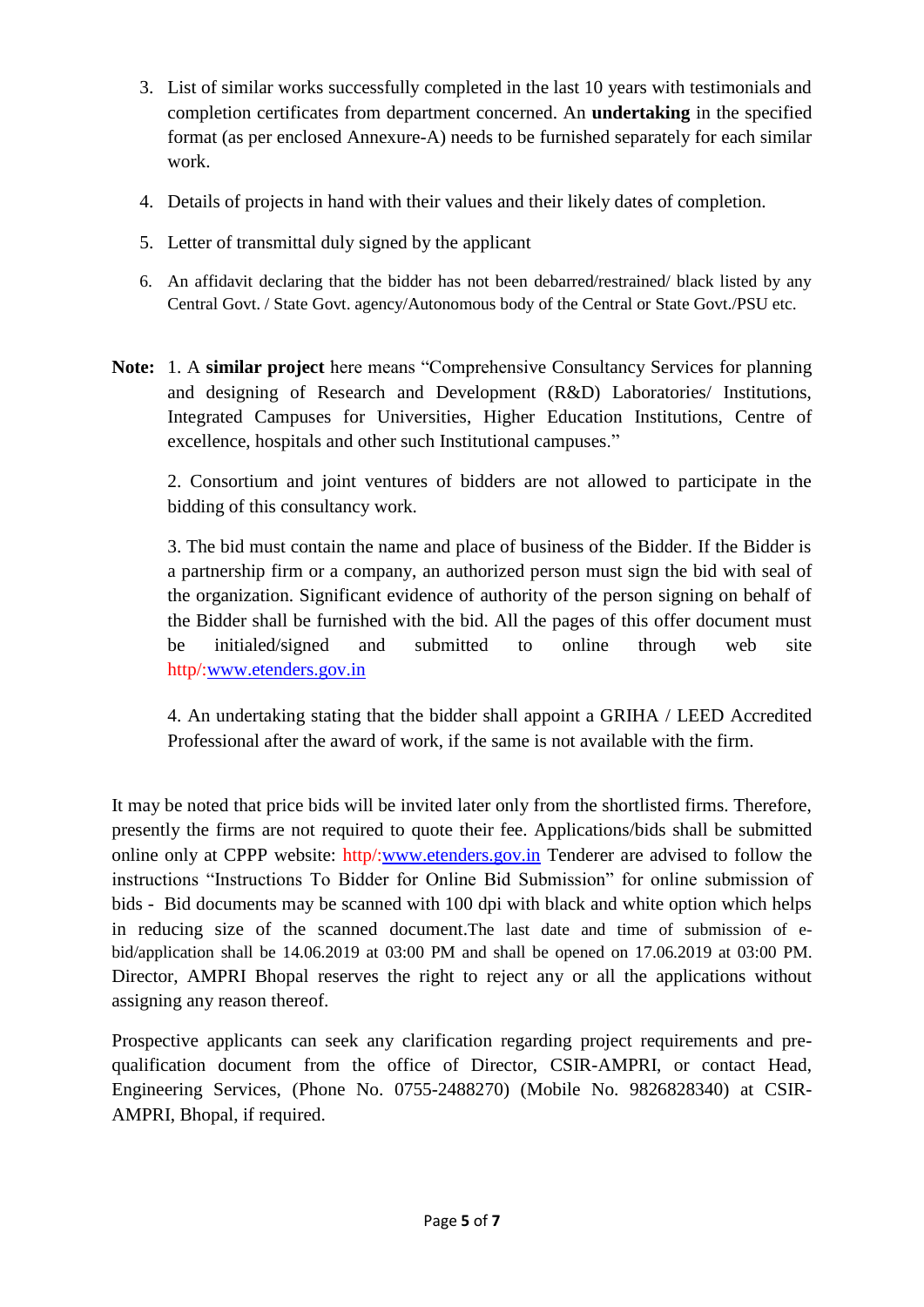#### **DIRECTOR, CSIR-AMPRI, Bhopal**

### **LETTER OF TRANSMITTAL**

#### FROM:

-------------------------------- -------------------------------- --------------------------------

To,

Director, CSIR-Advanced Materials and Processes Research Institute, Hoshangabad Road, Bhopal, Madhya Pradesh - 462026

**Subject: Submission of Pre-Qualification Application for the Work entitled "Appointment of Architect for Construction of proposed State-of-the Art Five Star Rated Green Building for CSIR-Advanced Materials and Processes Research Institute, Bhopal, Madhya Pradesh- 462026 ".**

Sir,

Having examined the details given in pre-qualification press-Notice and pre-qualification document for the above project, I/we hereby submit the pre-qualification document and other relevant information.

- 1. I/we hereby certify that all the statements made and information furnished and accompanying statements are true and correct.
- 2. I/we have furnished all information and details necessary for pre-qualification as mentioned at sl. No 1 to 6 of Notice for Prequalification and have no further pertinent information to supply.
- 3. I/we also authorize Director, CSIR-AMPRI to approach individuals, employers firm and Council of Architecture to verify our competence and general reputation.
- 4. I/we have submitted the required documentary proof of Registration with Council of Architecture of Proprietor/ Partner of the Firm / Individual.
- 5. I/we have submitted the completion certificates in support of similar works successfully completed as per Annexure-A (Submitted separately for each work).

**Enclosures** 

Seal of applicant

Date of submission

Signature(s) of Proprietor/ Partner of Firm /Individual with COA Registration number...........................